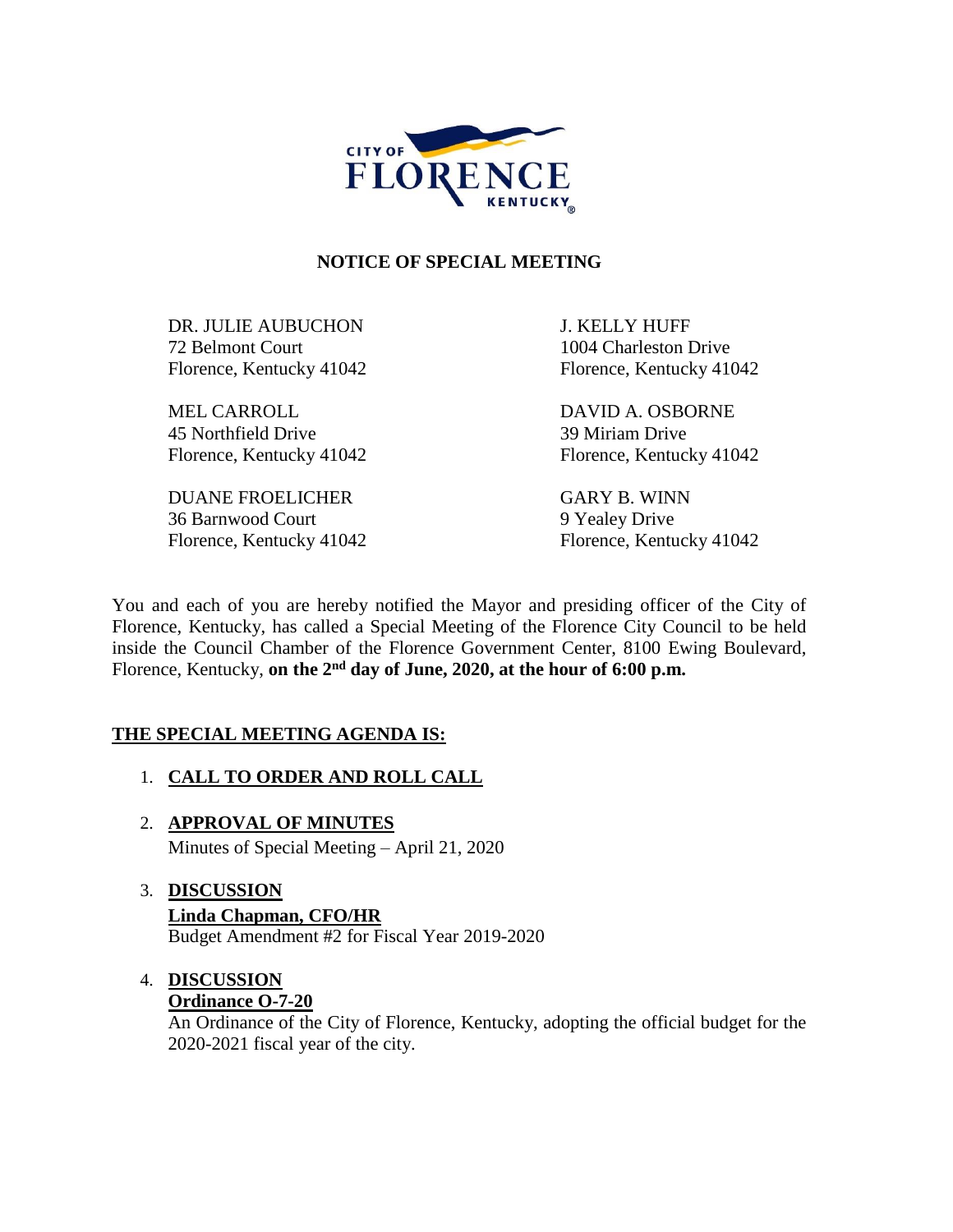# 5. **DISCUSSION**

## **Ordinance O-8-20**

An Ordinance relating to personnel; amending Ordinance No. O-23-19 relating to personnel policies, job descriptions, authorized positions and the pay plan.

### 6. **MUNICIPAL ORDER MO-6-20**

A Municipal Order approving the appointment of Eric Hall as the City's representative and Joshua Hunt as the City's alternate representative to the Intermodal Coordinating Committee of the Ohio-Kentucky-Indiana Regional Council of Governments.

## 7. **MUNICIPAL ORDER MO-7-20**

A Municipal Order approving the reappointment of Kenny Vaught to the Florence Board of Adjustment and Zoning Appeals

## 8. **MUNICIPAL ORDER MO-8-20**

A Municipal Order approving the reappointment of Jim Johnson to the City of Florence Code Enforcement Board

### 9. **MUNICIPAL ORDER MO-9-20**

A Municipal Order approving the reappointment of Bill Sharp to the City of Florence Code Enforcement Board

### 10. **DISCUSSION:**

Churchill Downs Industrial Revenue Bonds (IRB)

### 11. **EXECUTIVE SESSION**

### 12. **ADJOURNMENT**